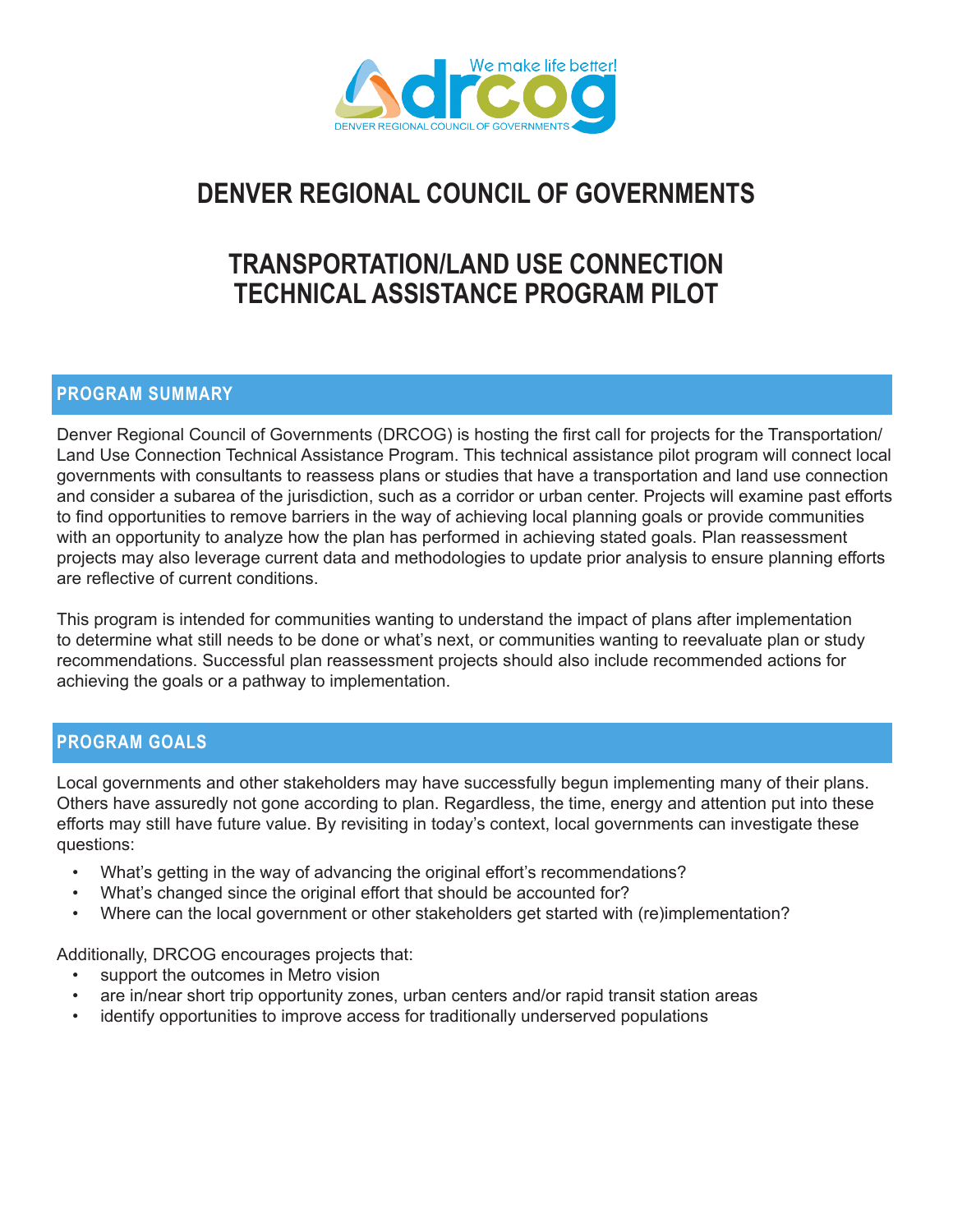# **PROJECT ELIGIBILITY**

The following projects are considered eligible for this program. This list is not exhaustive. Projects that clearly demonstrate the connection between land use and transportation are eligible.

#### **Plans or studies that connect transportation and land use strategies:**

Examples: transit oriented development, parking, housing, economic development, mobility, station area/small area planning, zoning, market, land use, bicycle/pedestrian, complete streets, micromobility, multi-use trails, accessibility/ADA, Safe Routes to School

### **Policy development to increase mixed use development or housing options accessible by multimodal transportation:**

Examples: zoning, land use, complete streets, parking credits

#### **Data collection, analysis and mapping to help prioritize implementation:**

Examples: sidewalk assessment and inventory, parking turnover, accessibility audit, leveraging existing regional datasets (planimetric data, land cover, lidar) to enhance local planning efforts.

#### **Projects must be completed by June 30, 2023.**

## **INELIGIBLE PROJECTS**

The following projects will not be eligible for this program:

- Any projects requiring land acquisition or engineering
- Multi-year projects
- New plans or studies

# **FINANCIAL REQUIREMENTS**

There is no local match required or accepted. Applicants should be mindful of the requested amount, the scope of the project and the amount of funds available. Project awards cannot exceed \$50,000. The total amount of funding available is \$150,000.

## **APPLICATION PROCESS**

Potential applicants should submit a PDF application to Amir Aldeek at aaldeek@drcog.org. The application window opens on May 18, 2022 and closes on June 22, 2022. Please include "2022 DRCOG Technical Assistance Program Application" in the subject line. The application can be found here on the webinar event page or on the DRCOG website. No supplemental materials are required other than a link or copy of the original plan, but they may be provided. Submission of an application does not guarantee funding.